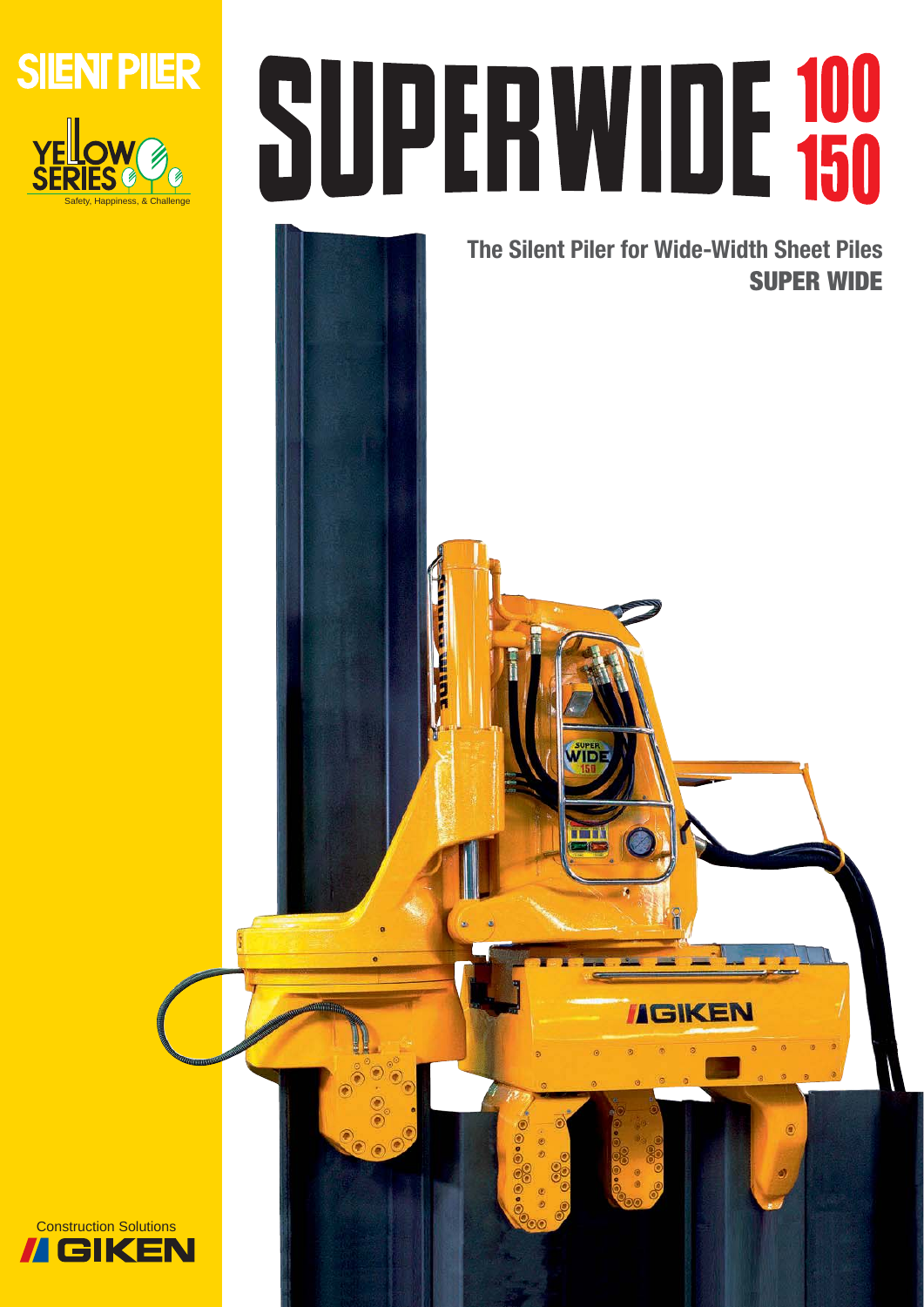|                             | Per Sheet Pile    |                      |                    |      | Per 1m-width of Sheet Pile Wall |                      |                    |                   |
|-----------------------------|-------------------|----------------------|--------------------|------|---------------------------------|----------------------|--------------------|-------------------|
| Type                        | Sectional<br>area | Moment of<br>Inertia | Section<br>Modulus | Mass | Sectional<br>area               | Moment of<br>Inertia | Section<br>Modulus | Mass              |
|                             | cm <sup>2</sup>   | cm <sup>4</sup>      | cm <sup>3</sup>    | kg/m | cm <sup>2</sup> /m              | cm <sup>4</sup> /m   | cm <sup>3</sup> /m | kg/m <sup>2</sup> |
| $\mathbb{I}$ w(SX10)        | 78.70             | 2.110                | 203                | 61.8 | 131.2                           | 13.000               | 1.000              | 103               |
| $\text{I\!I\!I}$ w $(SX18)$ | 103.9             | 5.220                | 376                | 81.6 | 173.2                           | 32.400               | 1.800              | 136               |
| $I\!Vw(SX27)$               | 135.3             | 8,630                | 539                | 106  | 225.5                           | 56.700               | 2.700              | 177               |

**Applicable to other Sheet Pile Sections ••••** SUPER WIDE can install 500mm width sheet piles by changing the clamp positions.

- ・New sheet pile section with 600mm-width.
- ・Comparing with 400mm-width sheet pile, number of sheet piles are reduced to two thirds. Sheet piling duration and construction cost can be reduced.
- **The sheet pile material cost can be reduced, because the section modulus** per mass is higher than 400mm-width sheet pile.
- $\bullet$  It is possible to interlock with 400mm-width Japanese sheet piles.

# **Easy Handling & Compact Design**

# **Original Systemised Piling Method**

# **Well-Established On-Site Experience**

# **High Performance by High Power & High Speed**

# **High Added-Value Auxiliary Equipment**

# **What is Wide-Width Sheet Pile?**

The ultra-low noise multi-function power unit is adopted. The powerful 200 horsepower engine makes press-in & extraction faster. Consequently it enables to greatly reduce project duration and to greatly improve piling performance.

The GIKEN's original GRB System can systemise all machineries for sheet piling works. It enables to save working space and to improve work efficiency. Comparing with conventional piling methods, higher added-value sheet pile structures are available in shorter work duration.

# **The Silent Piler for Wide-Width Sheet Piles**SUPERWIDE







### **Specifications**

GIKEN was aware of superiorities of wide-width sheet piles through own international operations, and has spent a lot of effort to develop a dedicated model of Silent Piler. Consequently, GIKEN has succeeded in many difficult wide-width sheet piling works. The Silent Piler Super Wide is the machine that compiles GIKEN's accumulated know-how in abroad.

New designs in machine architecture and materials make the new Silent Piler lightweight and compact. Consequently the Silent Piler Super Wide can install sheet piles at various restricted areas such as under bridge and narrow working areas without causing negative influences to surrounding environment.

SUPER WIDE 100



The Auxiliary Equipment with high added-value, such as Super Jet Reel and Piler Stage, makes range of press-in works wider with higher quality.







● Golden Tool Box

● Piler Stage **● Pile Laser** 





Ș**Pile Runner**





 $\bullet$  Super Jet Reel



Ș**H Pile Chuck Attachment**



ȐPower Unit EU200





ȐOverseas construction site (London)





# **The Pioneer Model of The Pioneer Model of Silent Piler for "The Wide-Era" Silent Piler for "The Wide-Era"**